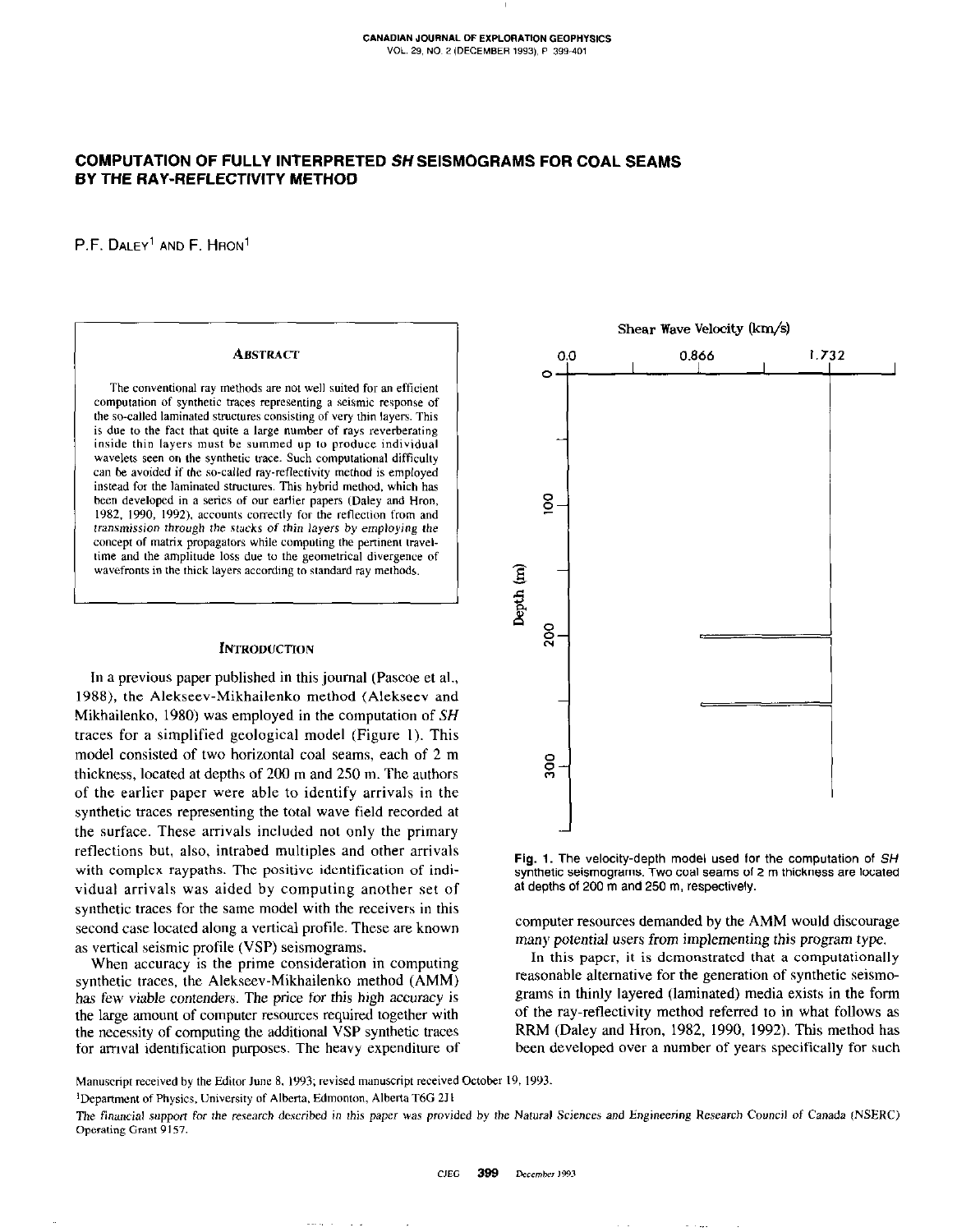geological structural types. A demonstration is presented here, which entails the recomputation using the AMM, of the original model studied by Pascoe et al. (1988). augmented by utilising the RRM for the synthetic trace calculations for the same model. These traces are displayed in Figure 2 with identical amplitude and time scaling parameters to facilitate comparison.

The minor differences in the two traces in Figure 2 suggest that the accuracy of the RRM is comparable to that of the Alekseev-Mikhailenko method for this geological structural type. The significant difference when comparing the two methods occurs when the computing times are examined. On a CDC Cyber 205 supercomputer (maximum speed 200 MFLOPS), with vectorization and highly optimized code, 900 s were required for the AMM run, while the RRM trace was obtained in 4 s on an Amdahl 6800 (maximum speed 5 MFLOPS).

In addition to the speed of the RRM in the computation of synthetics, the main advantage - in comparison to the Alekseev-Mikhailenko and other strictly numerical methods of synthetic seismogram production based on finite-difference or finite-element techniques  $-$  is the ability of the RRM to provide a full and automatic interpretation of the arrivals seen on the computed traces. This facility is shown in Figure 3, where an alternate mode of displaying the RRM synthetic seismic traces was used.

It may be seen in Figure 3 that each major individual arrival in the synthetic trace can be associated with a distinct



Fig. 2. Two synthetic traces representing the particle motion at the surface of the model described in Figure 1 at an offset of 200 m. The source wavelet, shown in the top left corner, is radiated from a point torque source located at the surface of the medium. Both the rayreflectivity trace (RRM) and the Alekseev-Mikhailenko trace (AMM) are displayed at the same scale.



Fig. 3. The fully interpreted RRM trace of Figure 2 displayed in an alternate mode in which each arrival is associated with a specific raypath in the thick layers. The first number following the "-<" symbol above the time axis gives the catalogued number by which the ray is identified in Figure 4. The second number, written in FORTRAN Eformat, characterizes the relative amplitude of the arrival. Note that the relative amplitude of event no. 5, whose centre is arriving at 0.57 s. is twice that of ray no. 5a or no. 5b. as they both arrive at exactly the same time and interfere constructively.

raypath in the "thick" layers, which determines not only the proper traveltime but also the geometrical spreading (spherical divergence). This accounts for the decrease in amplitude due to the diverging wavefronts (for details see Daley and Hron 1982, 1990 or 1992, where a complete theoretical background is provided). The RRM treats the stacks of thin layers (layers whose thickness is less than one half of the predominant wavelength) embedded between two neighbouring thick layers (thicknesses of which are greater than one half of the predominant wavelength) as a single laminated boundary. This allows for the expression of the partitioning of seismic energy due to reflections from and transmissions through such composite boundaries by the theory of propagators (Aki and Richards, 1980).

As every major arrival on the RRM trace may be associated with a pertinent raypath in the thick layers, all existing interpretive techniques based on any ray method could be applied to the RRM synthetics. Computationally, it also means that each RRM trace can be displayed with all of its major events interpreted in terms of constitutive reypaths as is done in Figure 3.

It should be noted that the catalogued number, used as an identifying label for each ray in Figures 3 and 4, actually corresponds to the sequential number indicating the order in which the ray was produced by an automatic ray generation scheme during the computation. In our ray generation scheme described by Hron (1971), the wavelet of the first primary (catalogued number I) was computed first, followed by those corresponding to the first multiple (catalogued number 2) and to the second primary (catalogued number 3). respectively. Even though altogether all 78 existing rays with up to 12 ray segments in both thick layers were generated and their